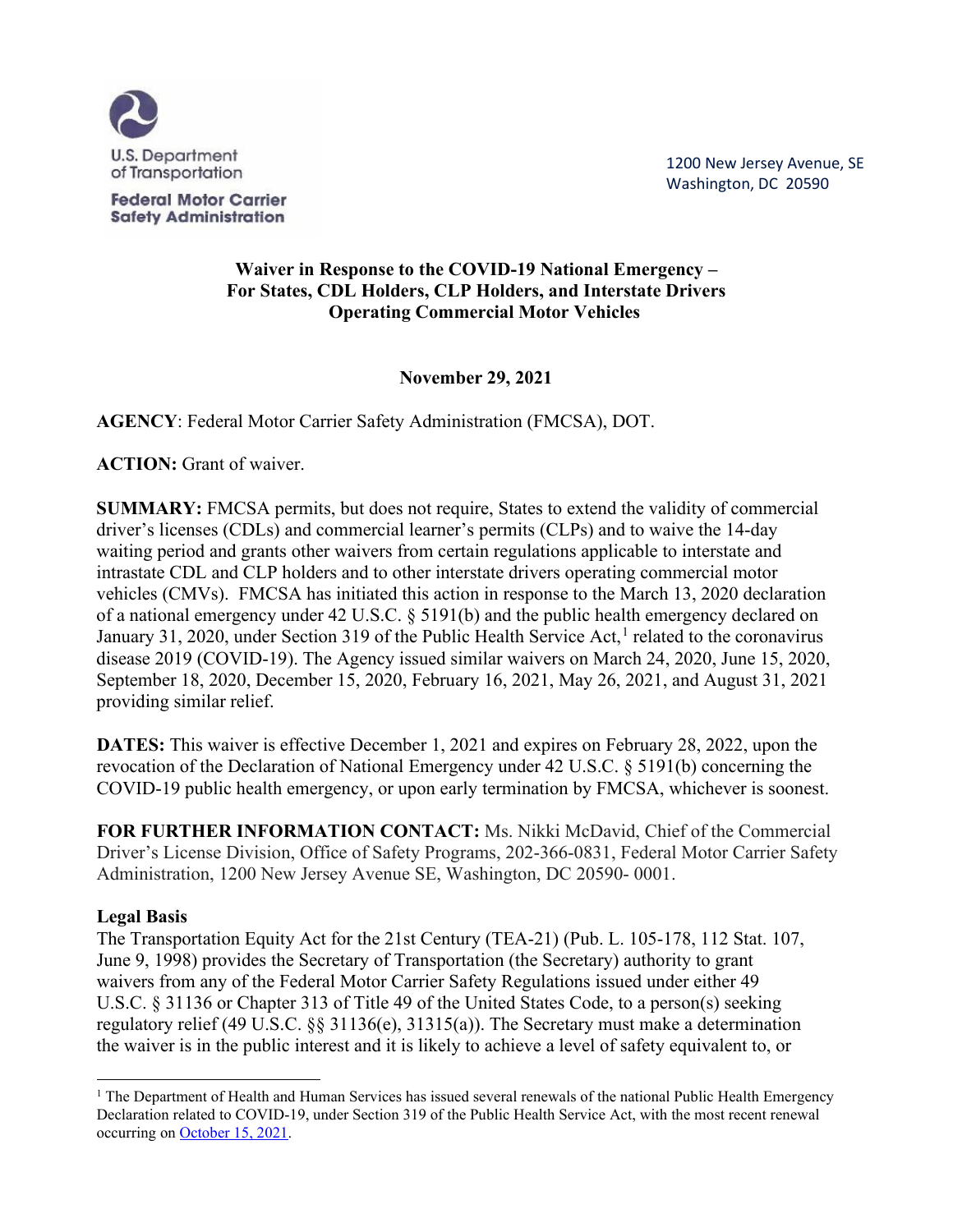greater than, the level of safety obtained in the absence of the waiver. Individual waivers may be granted only for a specific unique event for a period up to three months. TEA-21 authorizes the Secretary to grant waivers without requesting public comment and without providing public notice.

The FMCSA Administrator has been delegated authority under 49 CFR 1.87(e) and (f) to carry out the functions vested in the Secretary by 49 U.S.C. chapter 313, relating to commercial motor vehicle operators, and 49 U.S.C. chapter 311, subchapter I and III, relating to commercial motor vehicle programs and safety regulations.

### **Background**

On March 13, 2020, a national emergency was declared under 42 U.S.C. § 5191(b) related to COVID-19. This waiver is in response to the continuing COVID-19 public health emergency and the effects on people and the immediate risk to public health, safety, and welfarein the fifty States and the District of Columbia. On March 24, 2020, June 15, 2020, September 18, 2020, December 15, 2020, February 16, 2021, May 26, 2021, and August 31, 2021, FMCSA granted waivers covering various regulatory provisions affecting CDL holders, CLP holders, and drivers operating CMVs (non-CDL drivers), the latest of which will expire on November 30, 2021. FMCSA issues a new waiver from those provisions.

Though the number of COVID-19 cases began to decline in the U.S. following widespread introduction of vaccinations, the delta variant and lagging vaccination rates reversed that downward trajectory and resulted in a rapid rise in infections and hospitalizations around the country. Infections continue to persist, and supply chain disruptions continue to impact the entire U.S. During the COVID-19 public health emergency, many States closed or reduced hours of operation in their State Driver Licensing Agencies (SDLA) in response to the guidance from the U.S. Centers for Disease Control and Prevention (CDC), or State and local guidance, to use social distancing to reduce the spread of COVID-19. While States have now reopened their SDLAs, the delta variant and surges in infections have impacted the pace of return to normal customer service levels in some States. As a result, some CDL and CLP holders may be unable to renew their CDLs and CLPs or provide medical certificates to their SDLA. In addition, due to limited operations or backlogs, drivers may be unable to obtain appointments for physical examinations with medical examiners to comply with the Federal Motor Carrier Safety Regulations (FMCSRs).

Given the national emergency as well as supply chain impacts arising during the COVD-19 emergency, there is a continued public need for transportation of essential supplies, equipment, and persons, which requires an adequate and sustained supply of CDL holders, CLP holders, and drivers operating CMVs (non-CDL drivers). This waiver is granted to provide the same needed relief from specified FMCSRs that was provided by the previous waivers. FMCSA intends to review the status of this waiver as of January 3, 2022, and may take action to terminate the waiver sooner if conditions warrant.

### **FMCSA's Determination and Regulatory Provisions Waived**

Consistent with the statutory requirements for waivers, FMCSA has determined it is in the public interest to grant a waiver, limited in scope and circumstances, that is likely to achieve a level of safety equivalent to, or greater than, the level of safety obtained in the absence of the waiver.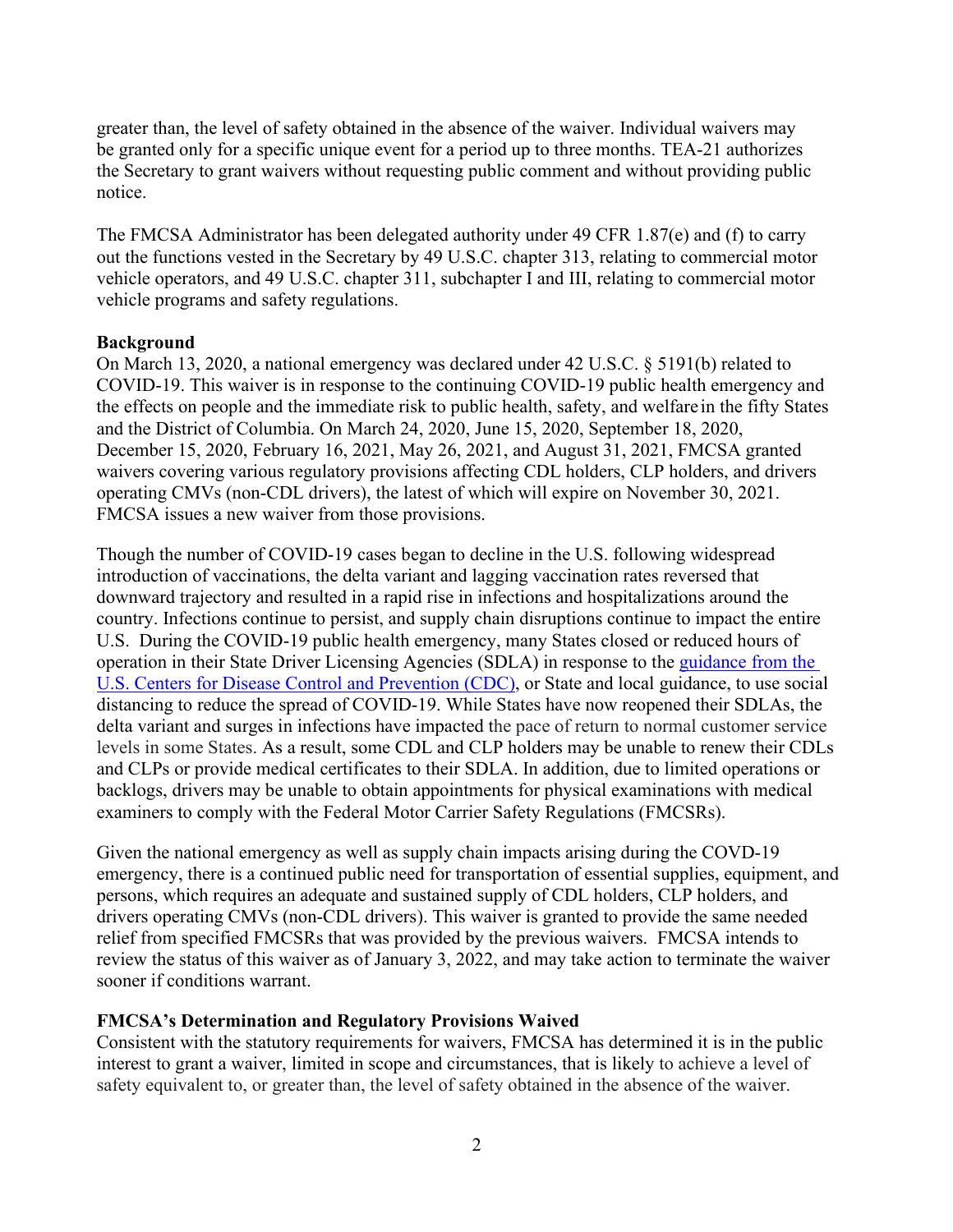To respond to this unique event and to continue the ability of intrastate and interstate CDL and CLP holders and interstate non-CDL drivers to transport goods in response to the COVID-19 public health emergency, this waiver:

- 1. Permits*, but does not require,* States to extend the validity of CDLs due for renewal on or after March 1, 2020 beyond the 8-year maximum period of validity set forth in 49 CFR 383.73(b)(9) and 383.73(d)(6). Under this waiver, States have the discretion to determine whether, due to the COVID-19 public health emergency, there is a continued need to extend the validity of CDLs that expired on or after March 1, 2020. For States opting to implement the relief set forth in this paragraph, FMCSA waives, until February 28, 2022, the requirement in 49 CFR 383.73(b)(9) and 383.73(d)(6).
- 2. Permits*, but does not require,* States to extend the validity of CLPs due for renewal on or after March 1, 2020 beyond the one-year maximum period of validity set forth in 49 CFR 383.73(a)(2)(iii) and 383.25(c) without requiring the CLP holders to retake the general and endorsement knowledge tests. Under this waiver, States have the discretion to determine whether, due to the COVID-19 public health emergency, there is a continued need to extend the validity of CLPs that expired on or after March 1, 2020. For States opting to implement the relief set forth in this paragraph, FMCSA waives, until February 28, 2022, the requirement in 49 CFR 383.73(a)(2)(iii) and 383.25(c).
- 3. Permits*, but does not require,* States to allow CLP holders to take the CDL skills test without waiting 14 days after initial issuance of the CLP, as required by 49 CFR 383.25(e). Under this waiver, States have the discretion to determine whether, due to the COVID-19 public health emergency, there is a continued need to waive the 14-day waiting period for CLP holders to take the CDL skills test. For States opting to implement the relief set forth in this paragraph, FMCSA waives, until February 28, 2022, the requirement in 49 CFR 383.25(e).
- 4. Waives until February 28, 2022, the requirement under 49 CFR 391.45 that CDL holders, CLP holders, and non-CDL drivers have a medical examination and certification, provided they have proof of a valid medical certification and any required medical variance (as defined in 49 CFR 390.5T such as an exemption letter or a skill performance evaluation certificate) issued for a period of 90 days or longer and expired on or after September 1, 2021.
- 5. Waives until February 28, 2022, the requirement under 49 CFR 383.71(h)(3) that, in order to maintain themedical certification status of "certified," CDL or CLP holders provide the SDLA with an original or copy of a subsequently issued medical examiner's certificate and any required medical variance, provided they have proof of a valid medical certification or medical variance that expired on or after September 1, 2021.
- 6. Waives until February 28, 2022, the requirement under 49 CFR 383.73(o)(2) that the SDLA change the CDL or CLP holder's medical certification status to "not certified" upon the expiration of the medical examiner's certificate or medical variance, provided they have proof of a valid medical certification or medical variance that expired on or after September 1, 2021.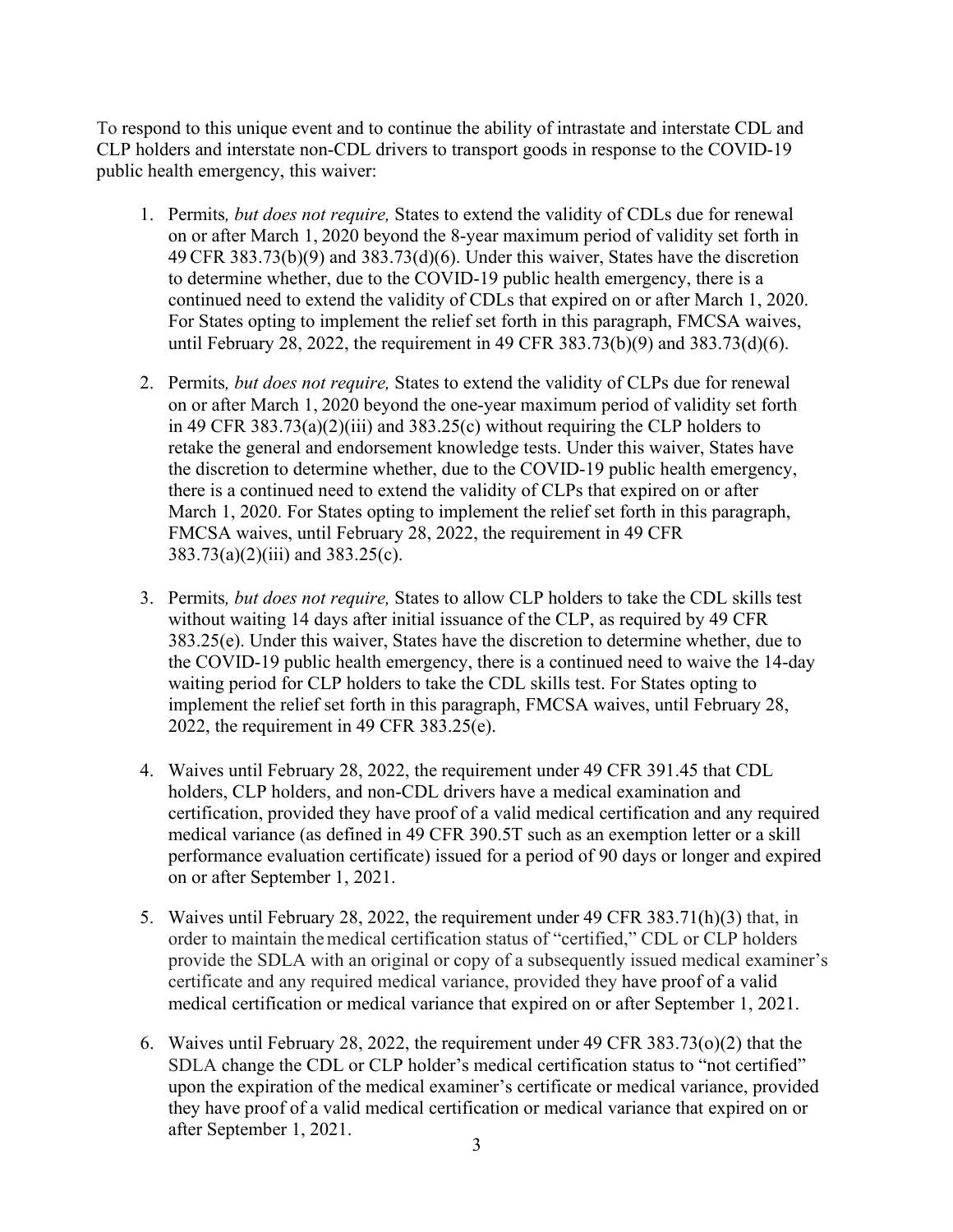- 7. Waives until February 28, 2022, the requirements under 49 CFR 383.73(o)(4) that the SDLA initiate a CDL or CLP downgrade upon the expiration of the medical examiner's certificate or medical variance, provided the CDL or CLP holders have proof of a valid medical certification or medical variance that expired on or after September 1, 2021.
- 8. In accordance with 49 CFR 383.23(a)(1) and 391.41(a)(1)(i), until February 28, 2022, FMCSA continues to recognize the validity of commercial driver's licenses issued by Canadian Provinces and Territories and Licencias Federales de Conductor issued by the United Mexican States, in accordance with 49 CFR part 383, when such jurisdictions issue a similar notice or declaration extending the validity date of the medical examination and certification and/or validity of the corresponding commercial driver's license due to interruption to government service resulting from COVID-19.

Drivers are covered under paragraphs 1 through 3 of this waiver, if their licensing State exercises discretion to extend the validity of CDLs and CLPs and to waive the 14-day waiting period, and are covered under paragraphs 4 through 8 of this waiver without further action. States are covered under this waiver without further action necessary to comply with the FMCSRs.

FMCSA will not issue a finding of noncompliance under 49 CFR part 384 against States for action or inaction consistent with this waiver.

FMCSA's legal authorities extend to waiver of the maximum period under the FMCSRs for State issuance of CDLs (8 years). While some States have adopted the maximum 8-year renewal period, other States have adopted shorter periods, and waiving the 8-year limit would provide no relief to drivers with CDLs issued by those States. FMCSA is issuing a separate Notice of Enforcement Policy stating that, through February 28, 2022, the Agency will not take enforcement against drivers for operation of a CMV if the driver held a valid CDL on February 29, 2020, or against motor carriers for use of such a driver. Most States have adopted the full 1-year maximum period of CLP validity, but FMCSA is similarly including in its Enforcement Policy a comparable provision on non-enforcement of recently expired CLPs.

FMCSA notes this waiver is also applicable to non-domiciled CLPs and CDLs to the extent the waived requirements are applicable to the driver. The waiver, however, does not authorize States to extend the validity of a non-domiciled CLP or CDL beyond the non-domiciled driver's approved legal presence. States that issue non-domiciled CDLs for a period of validity of less than 8 years currently have the discretion to extend the validity of the license without the need for regulatory relief, provided the non-domiciled driver's legal presence is valid.

### *Public Interest*

FMCSA finds the granting of this waiver is in the public interest, given interstate and intrastate CDL and CLP holders' and interstate non-CDL drivers' critical role in delivering necessary property and passengers, including, but not limited to, shipments of essential supplies and persons to respond to the COVID-19 public health emergency. This waiver is in the public interest because it would allow drivers covered under this waiver to deliver essential supplies and persons across State lines to address the national emergency including supply chain issues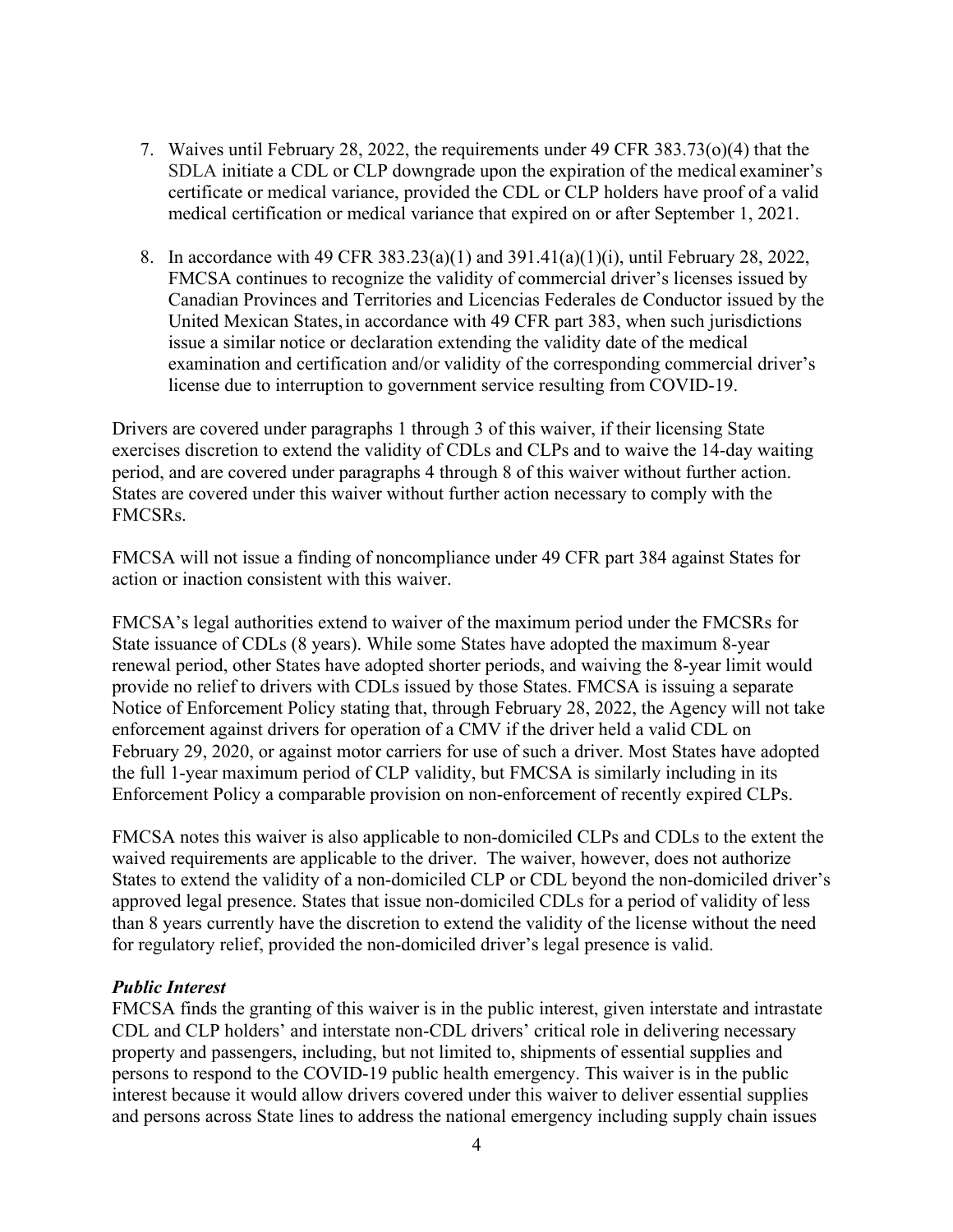arising during the COVID-19 public health emergency and would aid in the economic recovery. This waiver will also reduce the administrative burden on SDLAs and CDL, CLP, and interstate non-CDL drivers during this national emergency.

# *Safety Equivalence*

Due to the limited scope of this waiver, the short duration, and the ample precautions that remain in place, FMCSA has determined the waiver is likely to achieve a level of safety that is equivalent to the level of safety obtained absent the waiver.

The waiver of a particular regulation should not be looked at in isolation but rather as part of the whole of all regulations governing the safety of drivers. Waiver determinations are made holistically, taking all relevant factors into account. *See International Bhd of Teamsters v. DOT*, 724 F.3d 206 (D.C. Cir. 2013). Notably, although the maximum period of CDL and CLP validity is set by regulation, it is not one of the core regulations that FMCSA evaluates to determine whether a State program is in "substantial compliance." *See* 49 CFR 384.301.

The waiver does not alter any of the knowledge and skills testing requirements for obtaining either a CDL, a CLP, or a necessary endorsement. It does not allow States to extend the license of a CDL or CLP holder whose credential expired prior to March 1, 2020. It does not apply to a CDL or CLP holder if the driver's privileges have been suspended or withdrawn for traffic offenses or if the driver is otherwise disqualified to operate a CMV. And, this waiver does not authorize States to extend the validity of a non-domiciled CLP or CDL beyond the nondomiciled driver's approved legal presence.

For regulatory provisions concerning driver medical certification, FMCSA is limiting the waiver eligibility to drivers whose medical certification or medical variance expired on or after September 1, 2021. While FMCSA recognizes in some States, drivers continue to experience difficulty in obtaining a medical certification or variance and providing it to the SDLA, the Agency must also ensure safety by limiting how long a driver may operate a CMV with an expired medical certificate or variance. Therefore, under this waiver, FMCSA is not waiving the medical certification requirements for drivers whose medical certification or variance expired before September 1, 2021, and the Agency urges these drivers to obtain a new medical certificate or variance as soon as practicable. The Agency also encourages SDLAs and medical examiners, to the extent administratively practicable, to prioritize for appointments drivers in this category. Drivers whose medical certification or variance expired on or after September 1, 2021 are covered under this waiver until February 28, 2022, unless terminated sooner.

In this case, FMCSA believes the measures listed below under Terms, Conditions, and Restrictions of the Waiver, including proof of a recently expired valid CDL, CLP or medical certificate, the inapplicability of the waiver to expired medical certificates issued for less than 90 days, and the requirement to notify FMCSA in the event of accidents involving drivers operating under the waiver, taken collectively, provide the assurance needed to meet the legal standard granting the waiver is likely to achieve an "equivalent level of safety." Moreover, FMCSA's previous waivers have not adversely affected safety.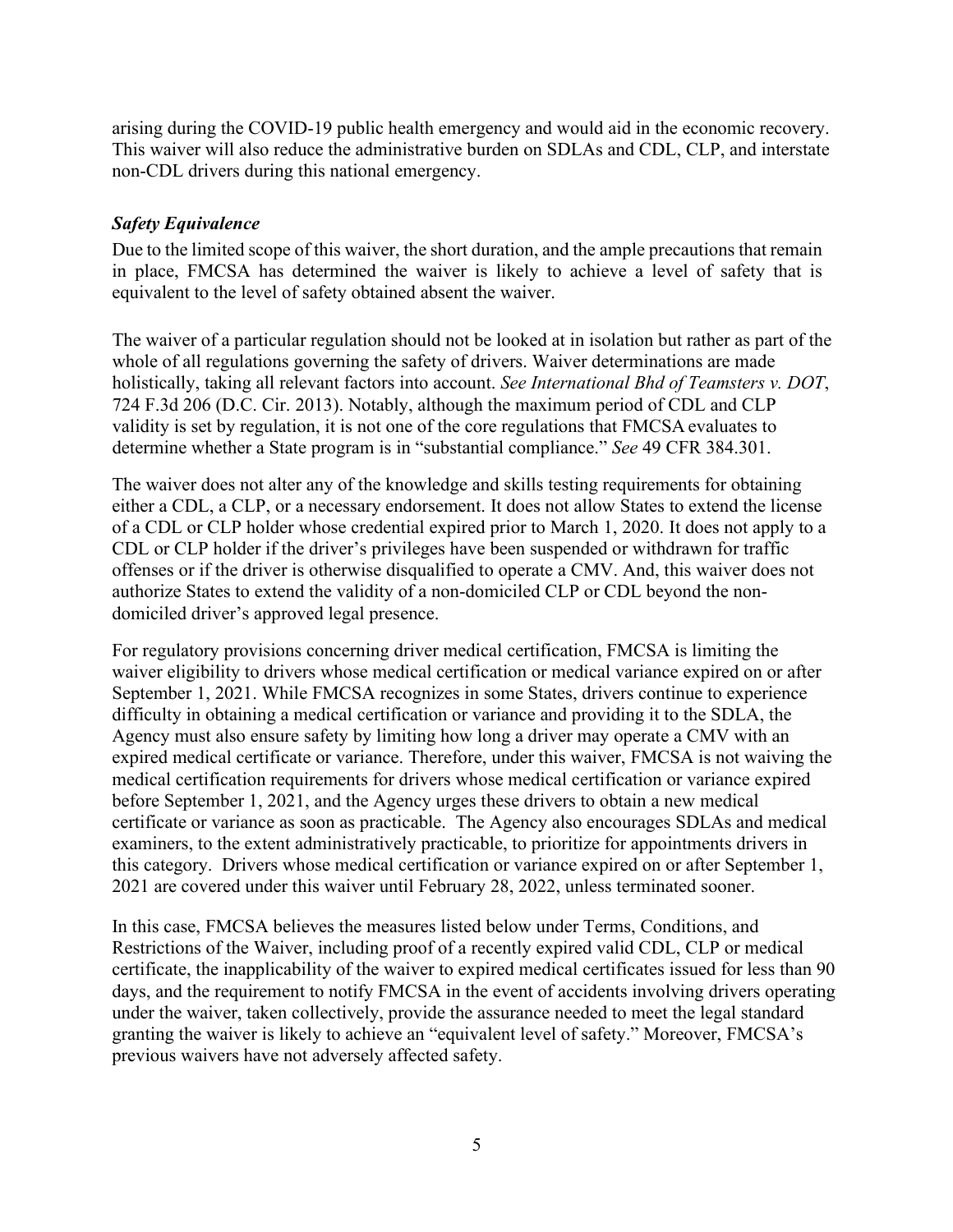As such, FMCSA has determined a waiver from the regulations noted above during the period of the waiver will likely achieve a level of safety equivalent to, or greater than, the level of safety obtained in the absence of the waiver.

#### *Unique Circumstances*

The COVID-19 public health emergency led to widespread closures of State and Federal government offices, reduction of government and medical services, and disruption of transportation systems, including driver shortages and related interruption of supply chains, which are heavily dependent on continued CMV operations. FMCSA finds the circumstances surrounding this waiver are unique because such government and medical operations are not providing their usual level of service.

For the reasons above, FMCSA grants a waiver as provided above, subject to the terms, conditions and restrictions below. The Agency encourages drivers to obtain their renewed licenses and medical certificates and encourages SDLAs to bring their operations back to normal as soon as practicable, consistent with all applicable Federal, State, and local laws and guidance, as this waiver expires on February 28, 2022. FMCSA intends to review the status of this waiver as of January 3, 2022, and may take action to terminate the waiver sooner if conditions warrant.

#### **Terms, Conditions, and Restrictions of the Waiver**

This waiver covers States, CDL holders, CLP holders and interstate non-CDL CMV drivers for the period beginning at 12:00 a.m. on December 1, 2021, and expires at 11:59 p.m. on February 28, 2022, upon the revocation of the Declaration of National Emergency under 42 U.S.C. § 5191(b) concerning the COVID-19 public health emergency, or upon early termination by FMCSA, whichever is soonest.

- (1) This waiver does not apply to a CDL or CLP holder if the driver's license or permit expired before March 1, 2020.
- (2) This waiver does not apply to a non-domiciled CLP or CDL holder if the non-domiciled driver's legal presence is not valid.
- (3) This waiver does not apply to a CDL or CLP holder if the driver's privileges have been suspended or withdrawn for traffic offenses or if the driver is otherwise disqualified to operate a CMV.
- (4) Drivers claiming relief under this waiver from the requirement for a valid medical certificate must have proof of a valid medical certificate and any required medical variance in accordance with the periods of eligibility set forth above, and carry a paper copy of their expired medical certificates.
- (5) Drivers who cannot produce evidence of a prior medical certification and any required medical variance in accordance with the periods of eligibility set forth above, are not covered under this waiver, including new drivers who have never obtained a medical certification.